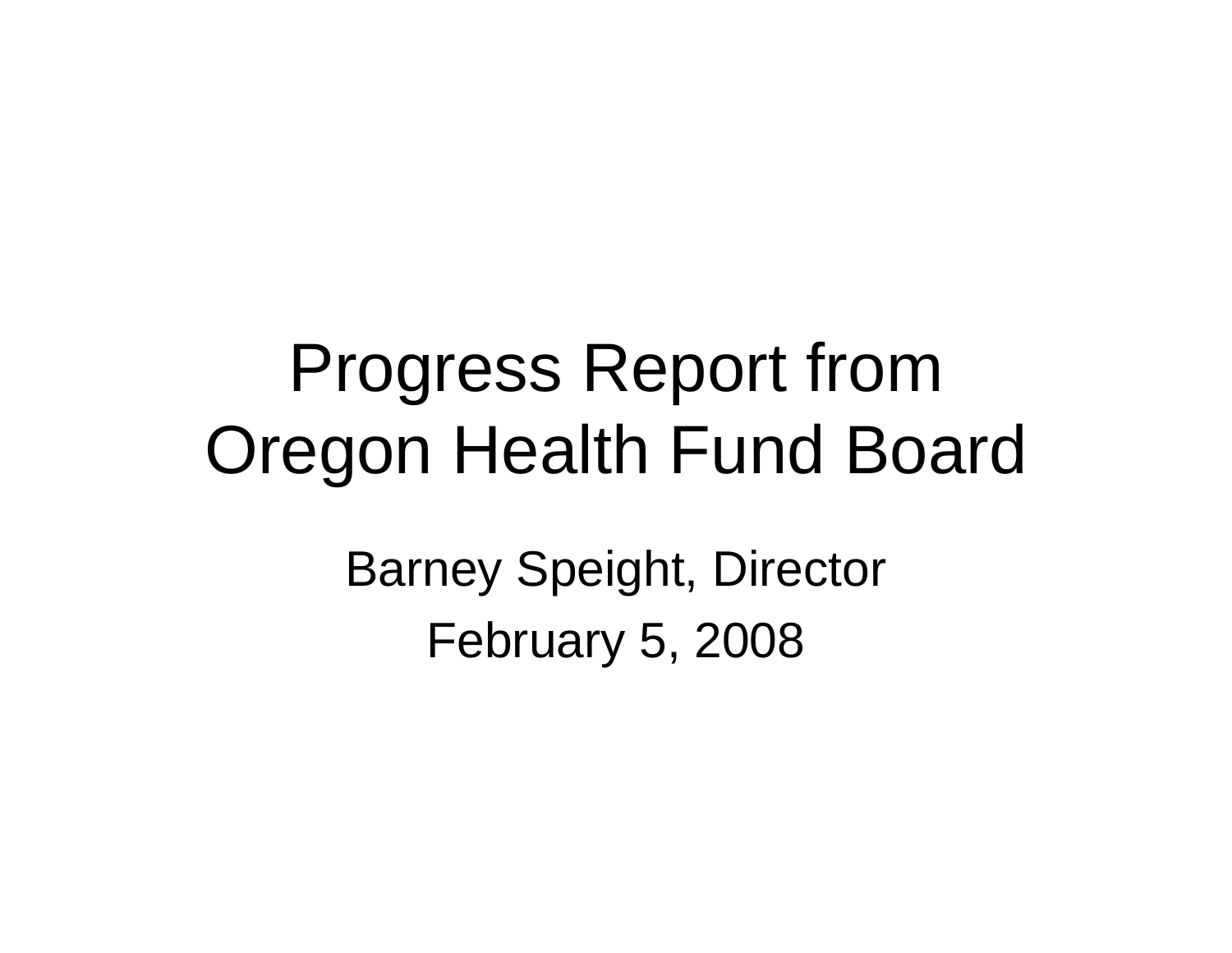#### SB 329 Requirement:

- The Board shall report to the Legislative Assembly on the progress in developing a comprehensive plan to:
	- Decrease the number of children and adults without health insurance;
	- Ensure universal access to health care;
	- Contain health care costs; and
	- Address issues regarding the quality of health care services.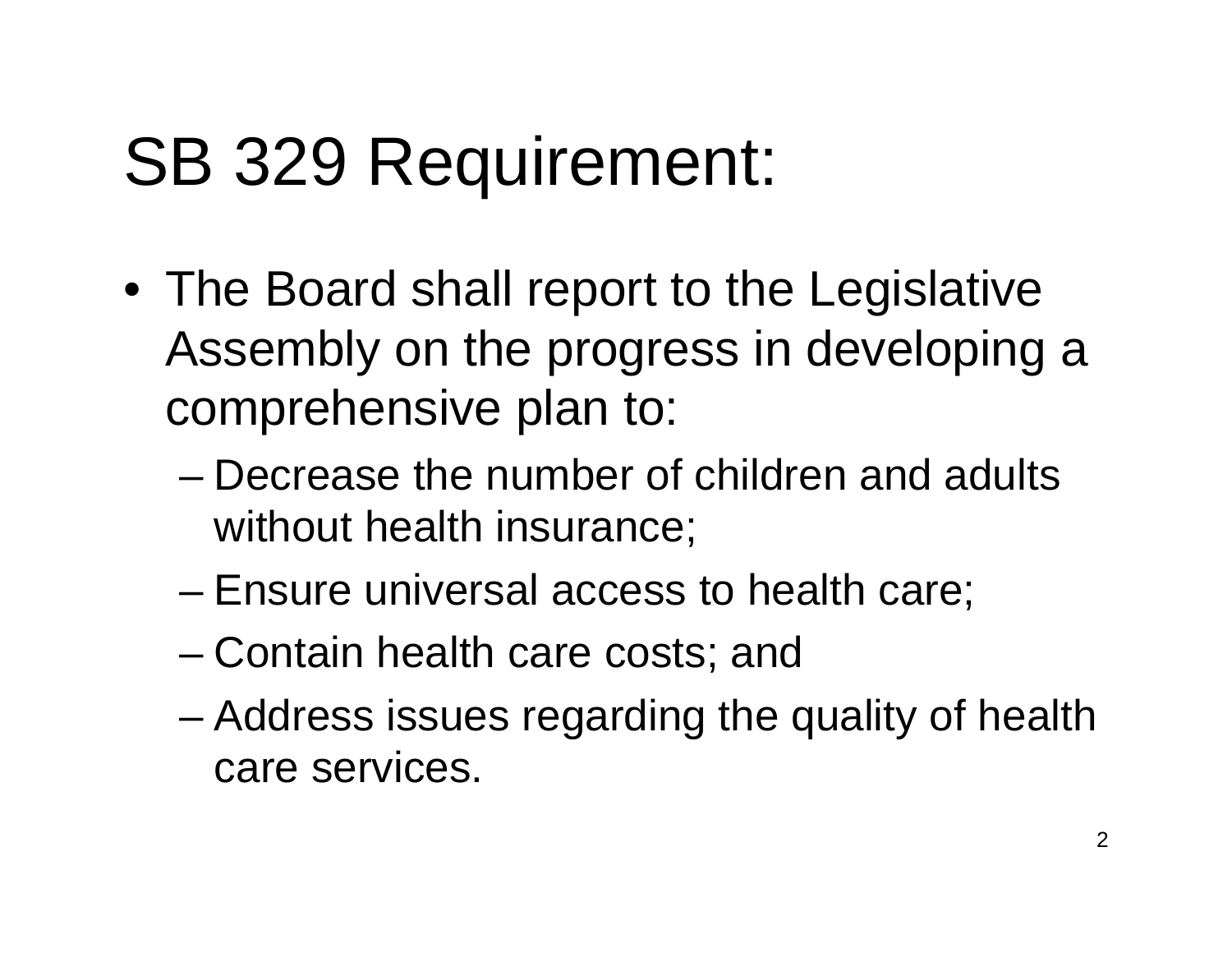## The Oregon Health Fund Board:

- Bill Thorndike, Chair – Medford
- Jonathan Ater, Vice **Chair** 
	- Portland
- Eileen Brady, Vice Chairwoman
	- Portland
- Tom Chamberlain– Salem/Portland
- Chuck Hofmann, MD – Baker City
- Ray Miao
	- Bend
- Marcus Mundy
	- Portland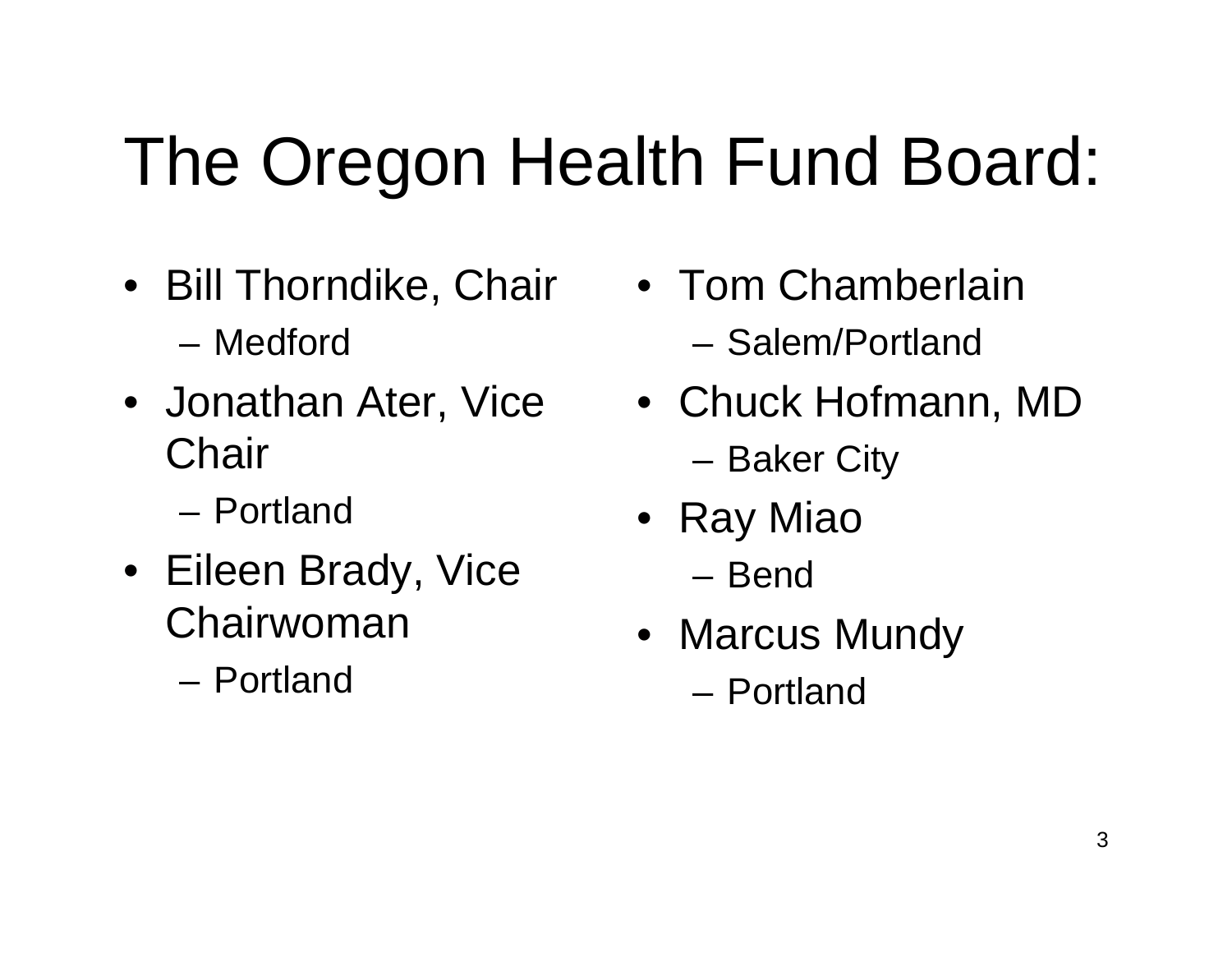# OHFB Meeting Schedule:

- October 2
- October 30
- November 6
- December 12
- January 15
- February 19
- March 20
- April 24
- May: 2 meetings
- June: 2 meetings
- July: 1 meeting
- August: 1 meeting
- September: TBD
- October: 2 meetings
- November: 1 meeting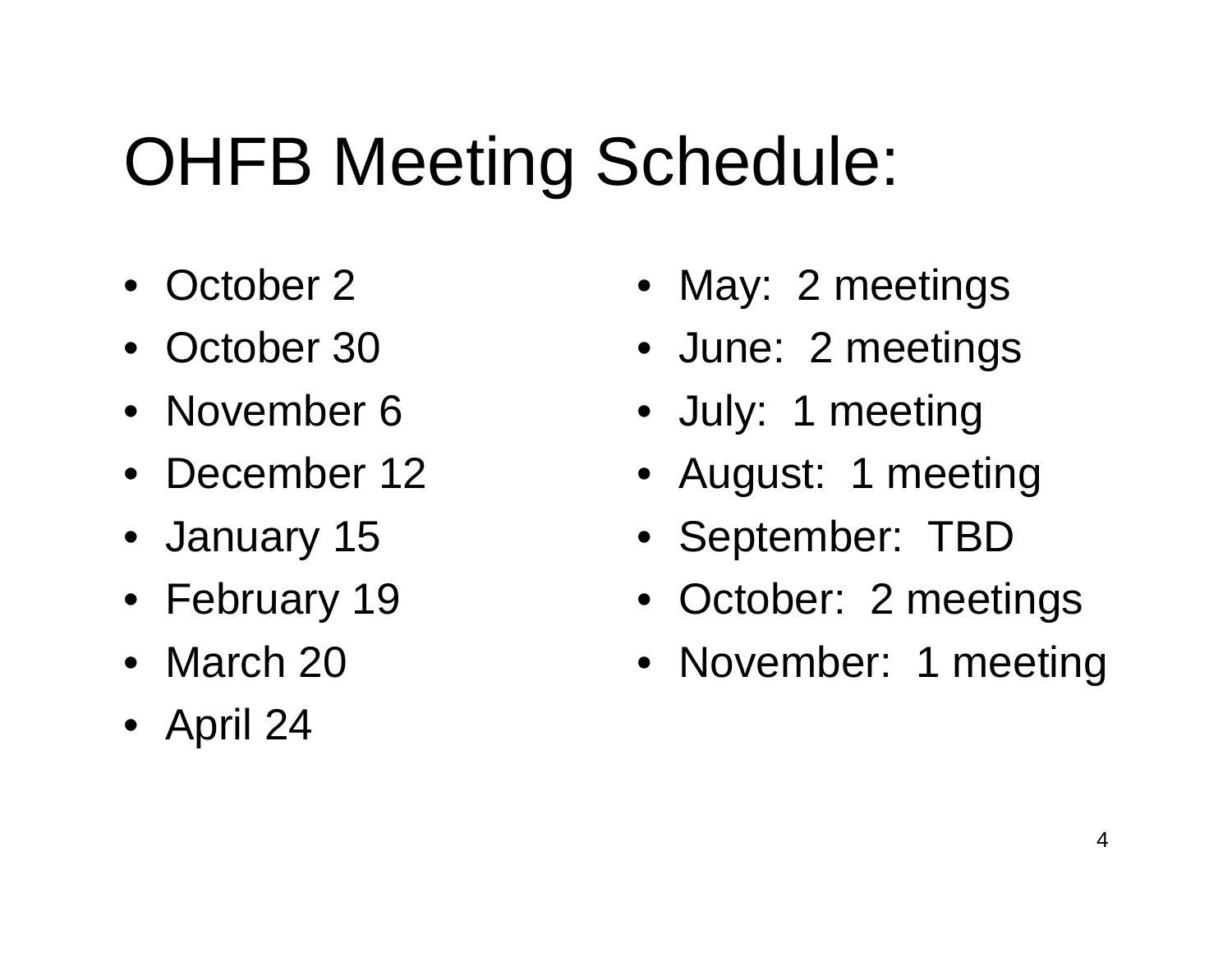### OHFB Committees:

- Benefits (14)
	- Susan King, Chair
	- Somnath Saha, MD
	- Nina Stratton
- Delivery System (19)
	- Dick Stenson, Chair
	- Maribeth Healey
	- Doug Walta, MD
- Eligibility &
	- Enrollment (15)
	- Ellen Lowe, Chair
	- Jim Russell
- Federal Laws (11)
	- Frank Baumeister, MD, **Chair**
	- Ellen Gradison
- Finance (17)
	- Kerry Barnett, Chair
	- John Worcester
- Health Equities (16)
	- Ella Booth, PhD, Chair
	- Joe Finkbonner
	- Tricia Tillman, MPH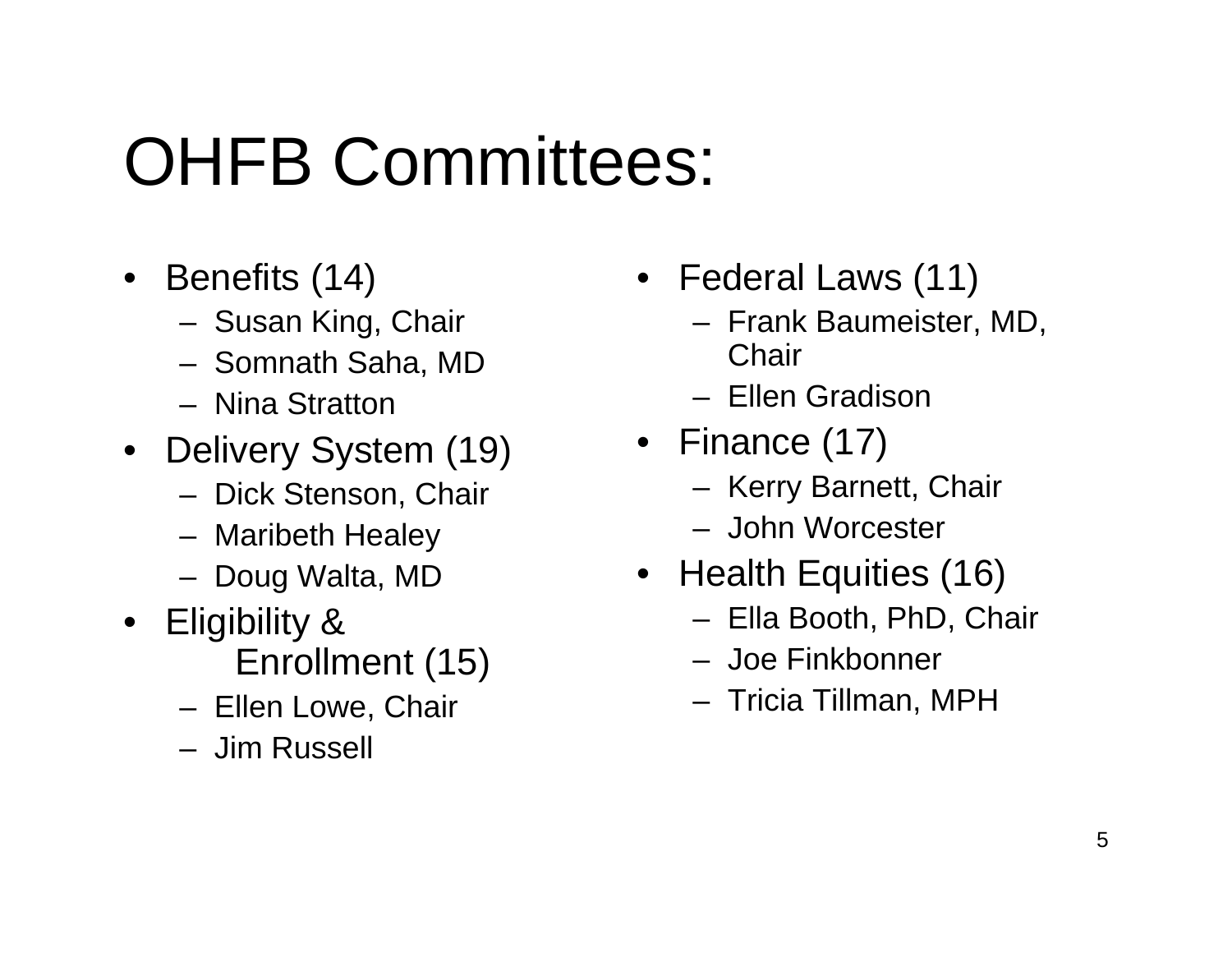### Benefits Committee:

• Recommendations

– for defining a set of essential health services that would be available to all Oregonians under a comprehensive reform plan.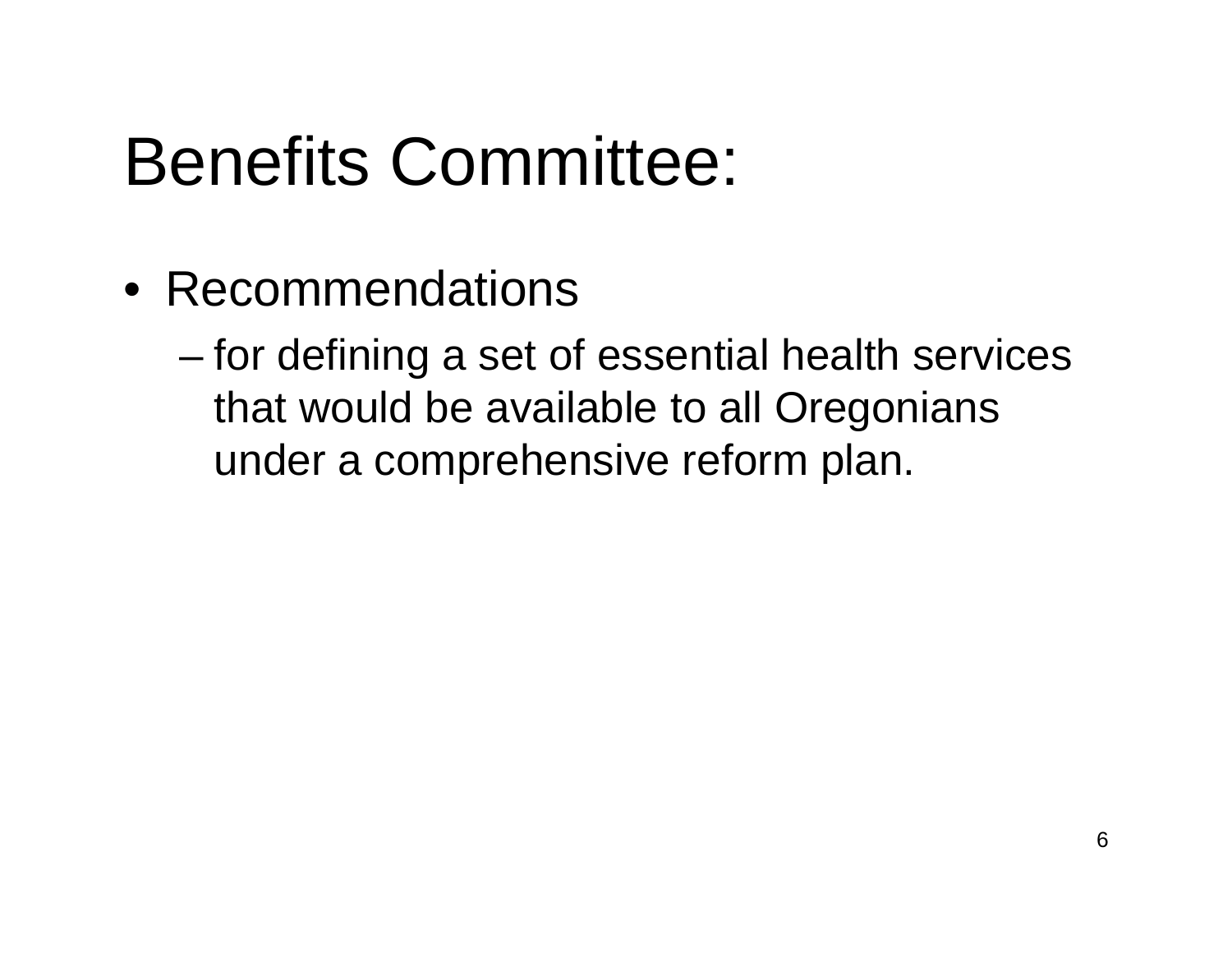# Delivery System Committee:

- Recommendations
	- for strategies to create a high performance health system that contains the rate of cost growth and improves quality, efficiency, value & safety.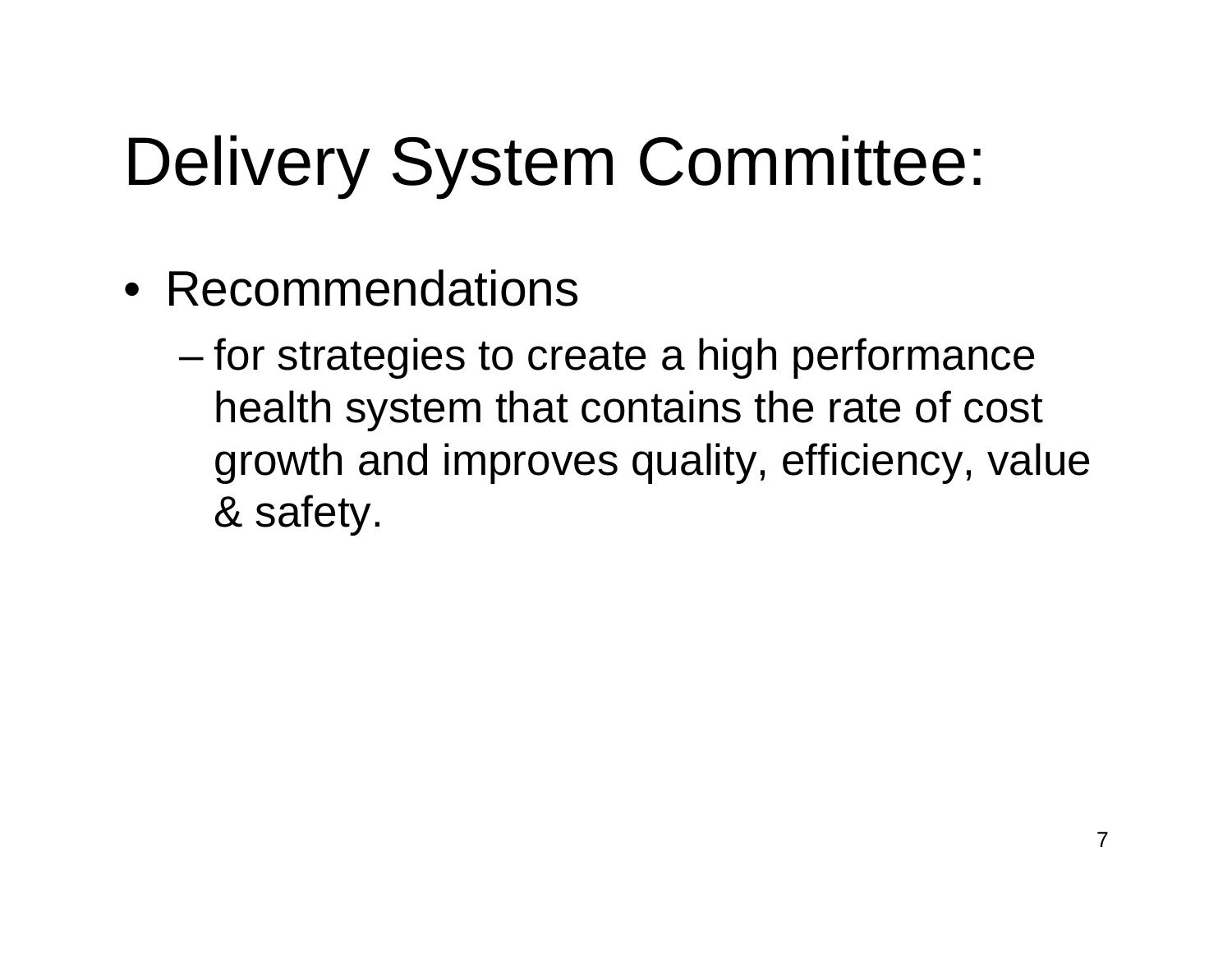#### Eligibility & Enrollment Committee:

• Recommendations

– on eligibility requirements, outreach & enrollment procedures & affordability standards.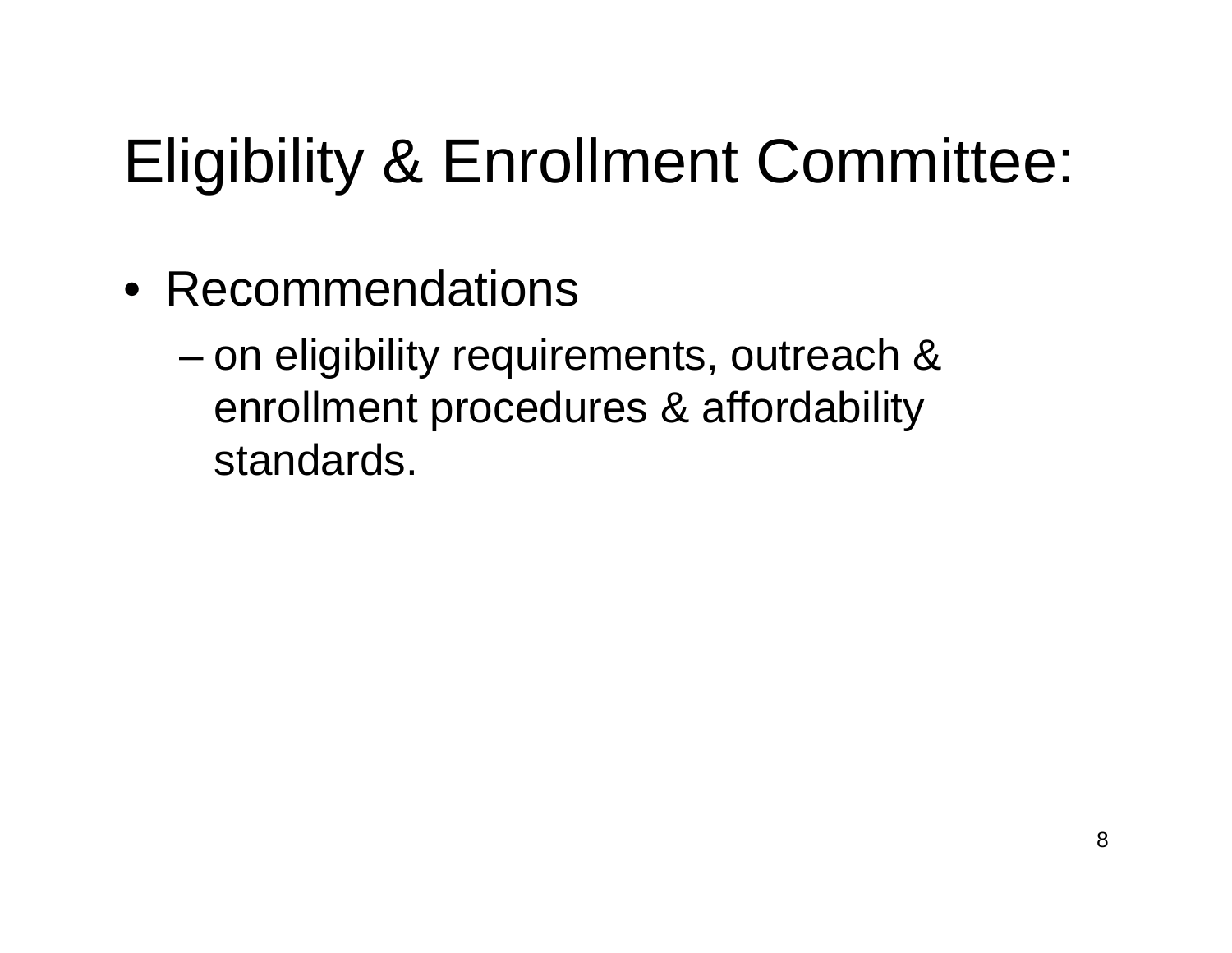### Federal Laws Committee:

- Recommendations
	- regarding the impact of federal policies that impede Oregon from achieving the goals of the Healthy Oregon Act.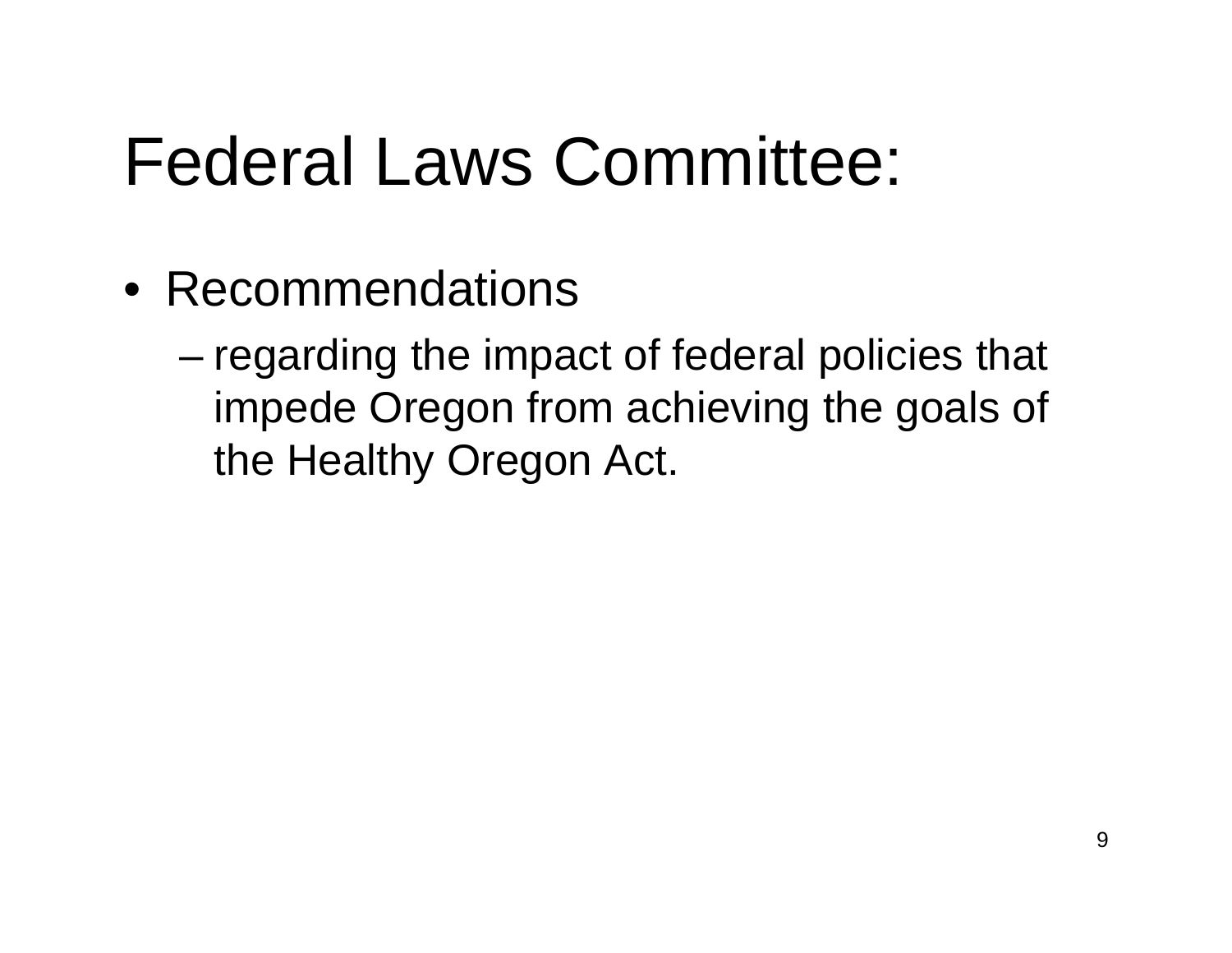### Finance Committee:

- Recommendations
	- for strategies to finance a comprehensive plan to expand access to uninsured Oregonians;
	- on the structure & functions of a health insurance exchange in a reformed market.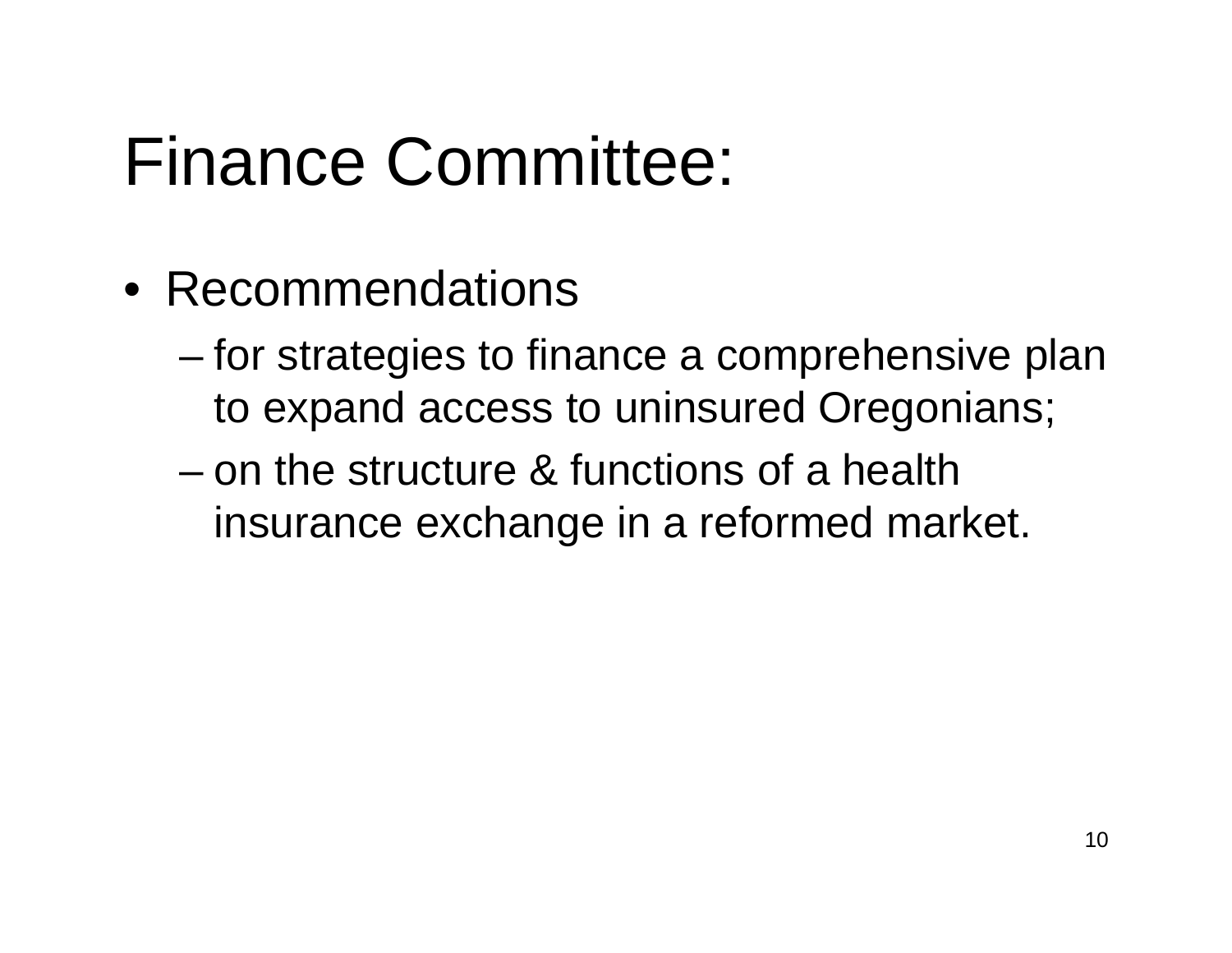### Health Equities Committee:

- Recommendations
	- for multicultural strategies for outreach, eligibility & enrollment procedures;
	- to reduce health disparities through delivery system reform and benefit design.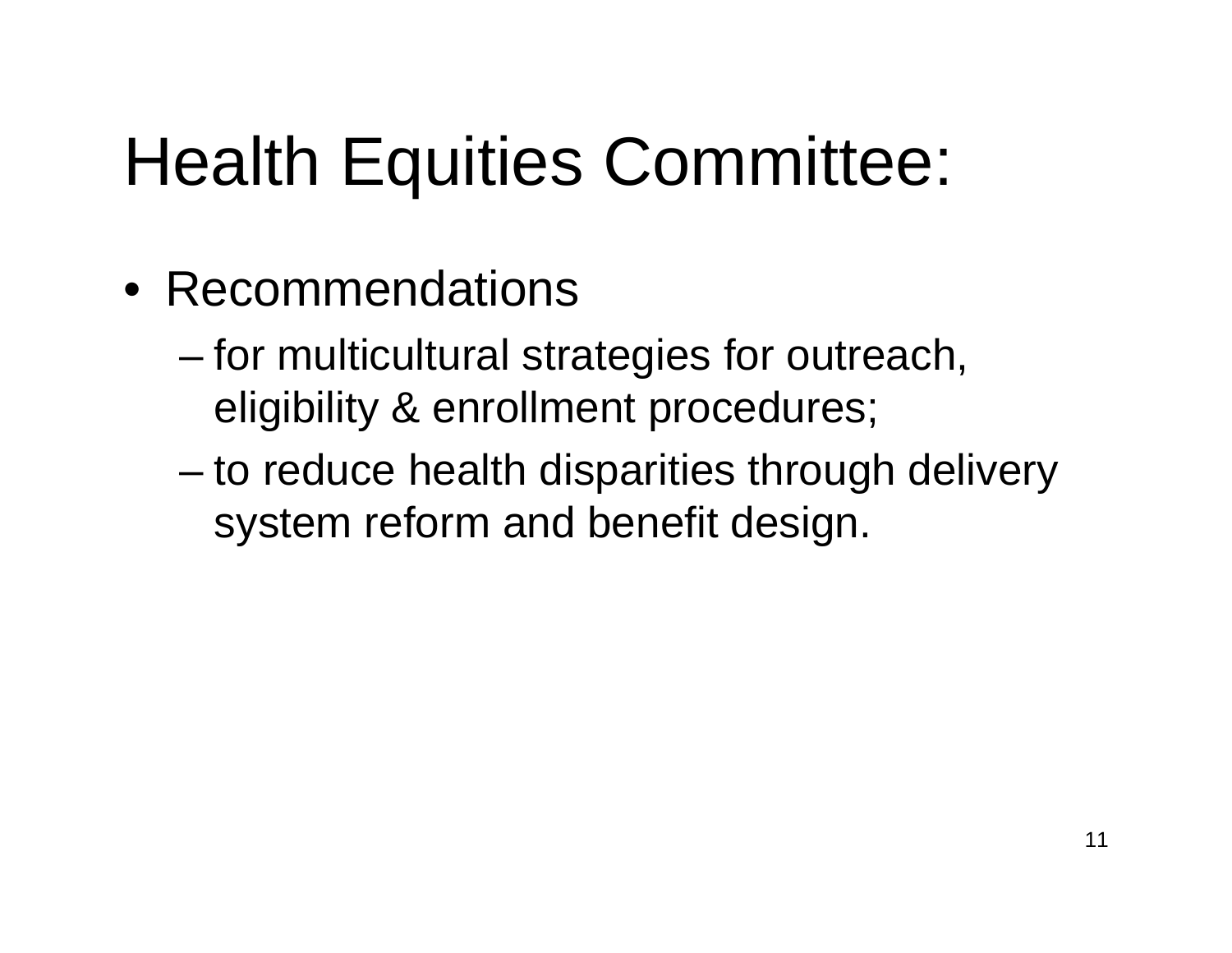### Timetable

• Feb – Apr

– Committees at work

- May Jul
	- Board develops draft report
- Aug Sep
	- Public meetings & comment
- Oct
	- Revise & finalize